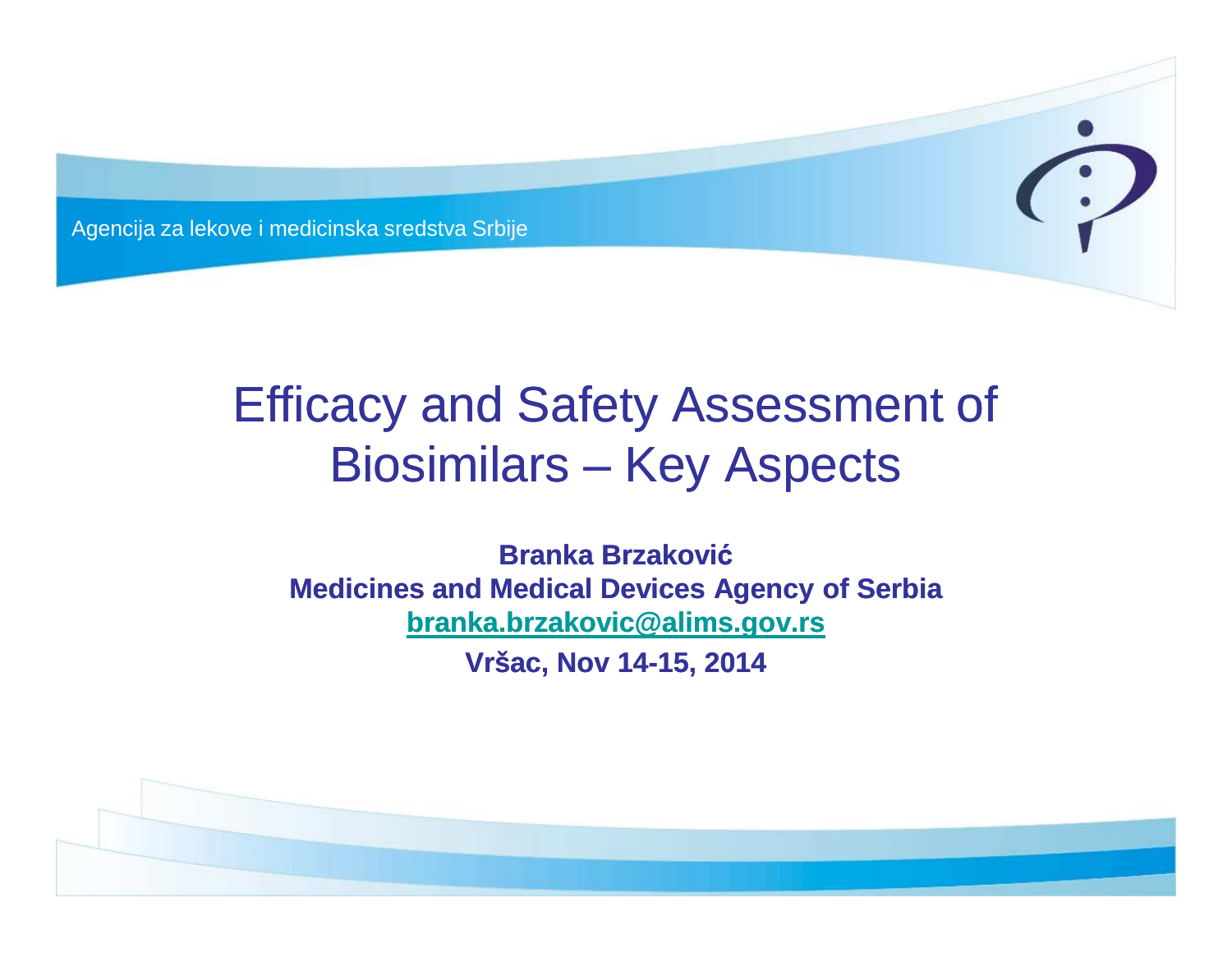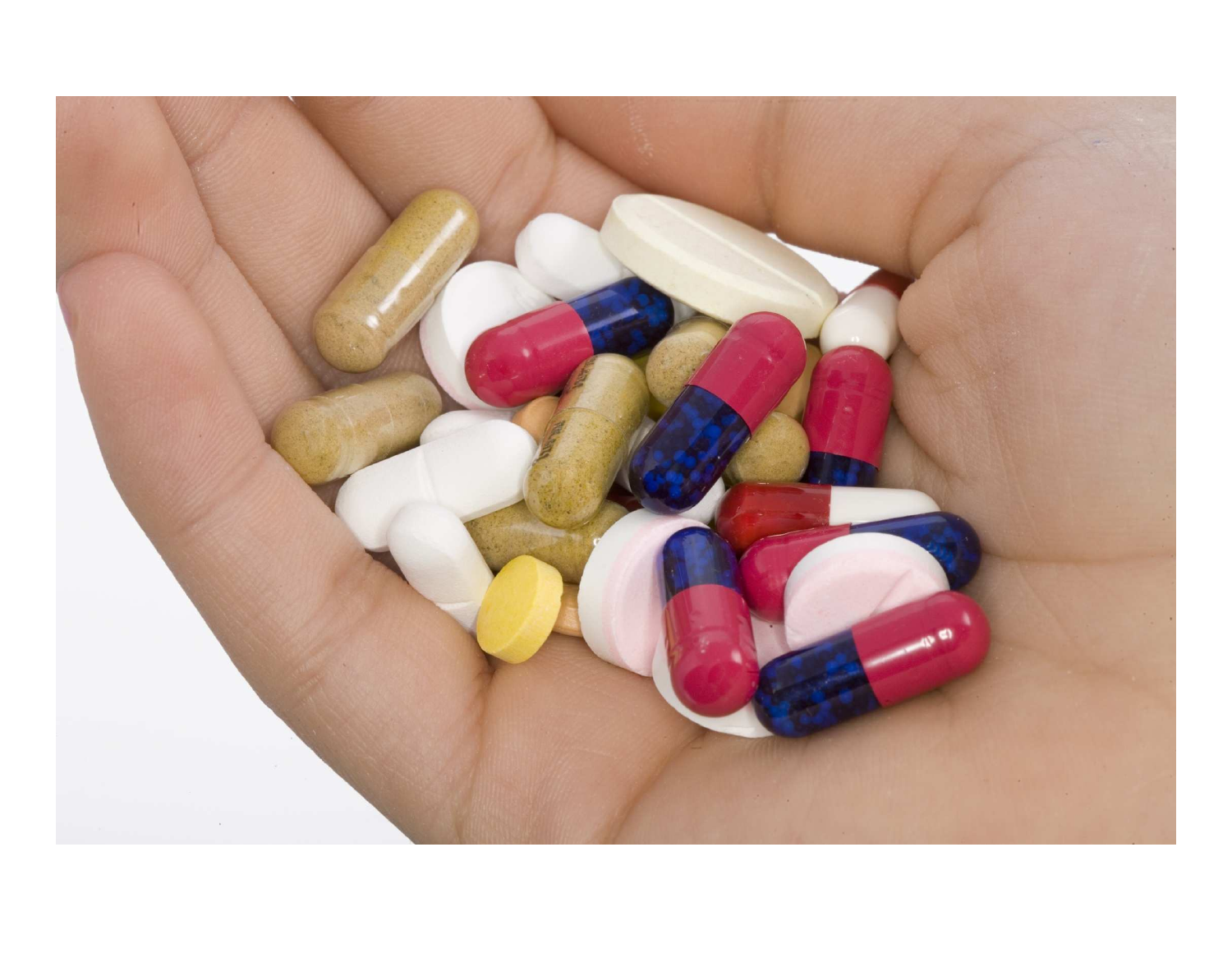What is a "Biosimilar"?

Background: directive 2001/83/EC, as amendedArticle 10(2b): generic medicinal productArticle 10(4): biosimilar medicinal product

**Law on Medicinal Products andMedicalDevices- Serbia(2010):** Biologically similar medicinal product is <sup>a</sup> medicinal product of biological origin similar to <sup>a</sup> reference medicinal product of biological origin which does not meet the requirements for <sup>a</sup> generic medicinal product concerning the differences in raw materials as well as the differences in manufacturing processes between that biologically similar medicinal product and the reference medicinal product of <sup>a</sup>biological origin

www.alims.gov.rs

3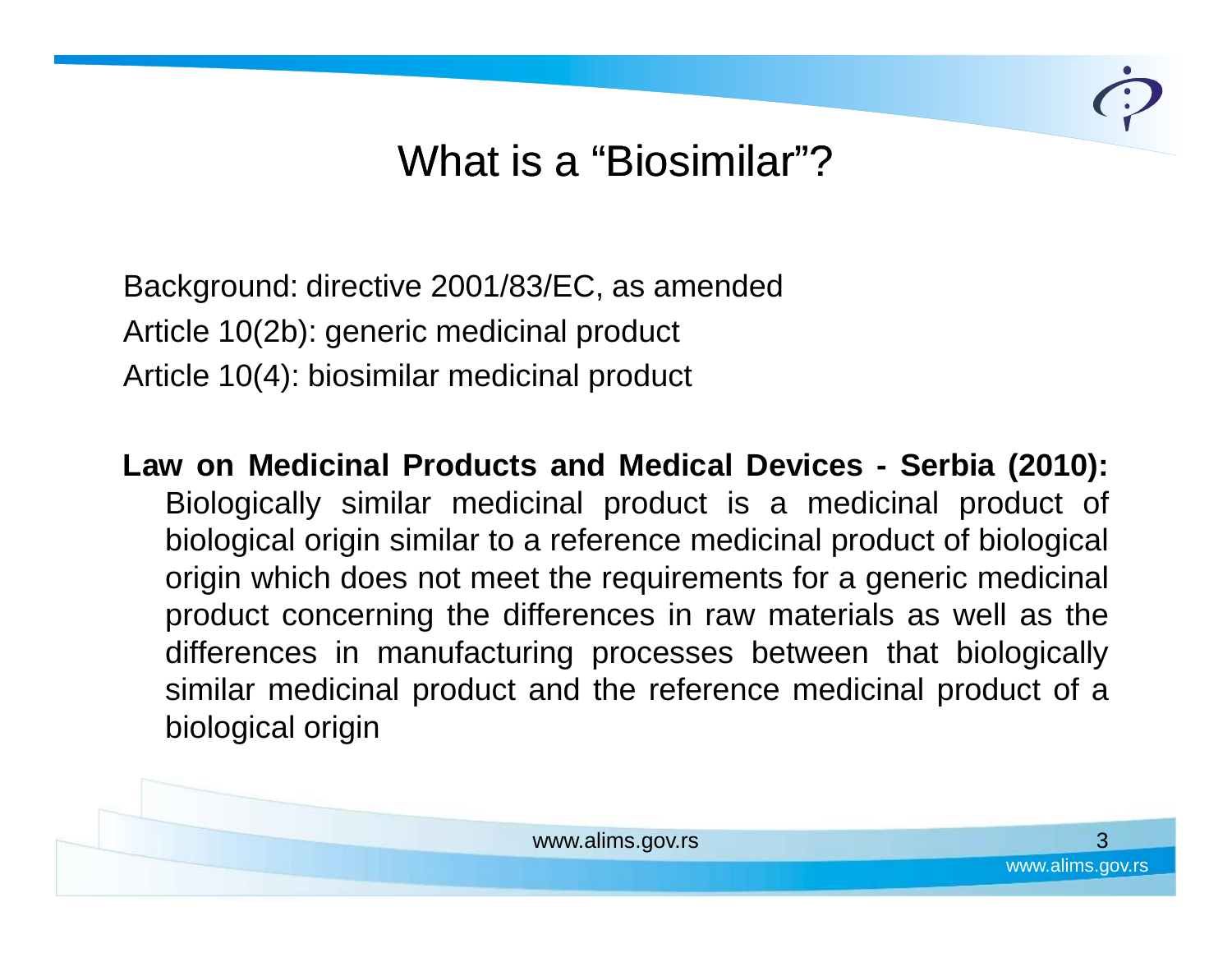#### Development of Biosimilars

Data exclusivity period of several biopharmaceuticals has expired or it is about to expire.

Healthcare systems are forced to reduce expences by using cheapermedicinal products.

Biopharmaceuticals are often indicated for the therapy of lifethreatening and serious illnesses. Patients in need should have access to effective and affordable treatments. Biopharmaceuticalshave changed the quality of life for many patients.

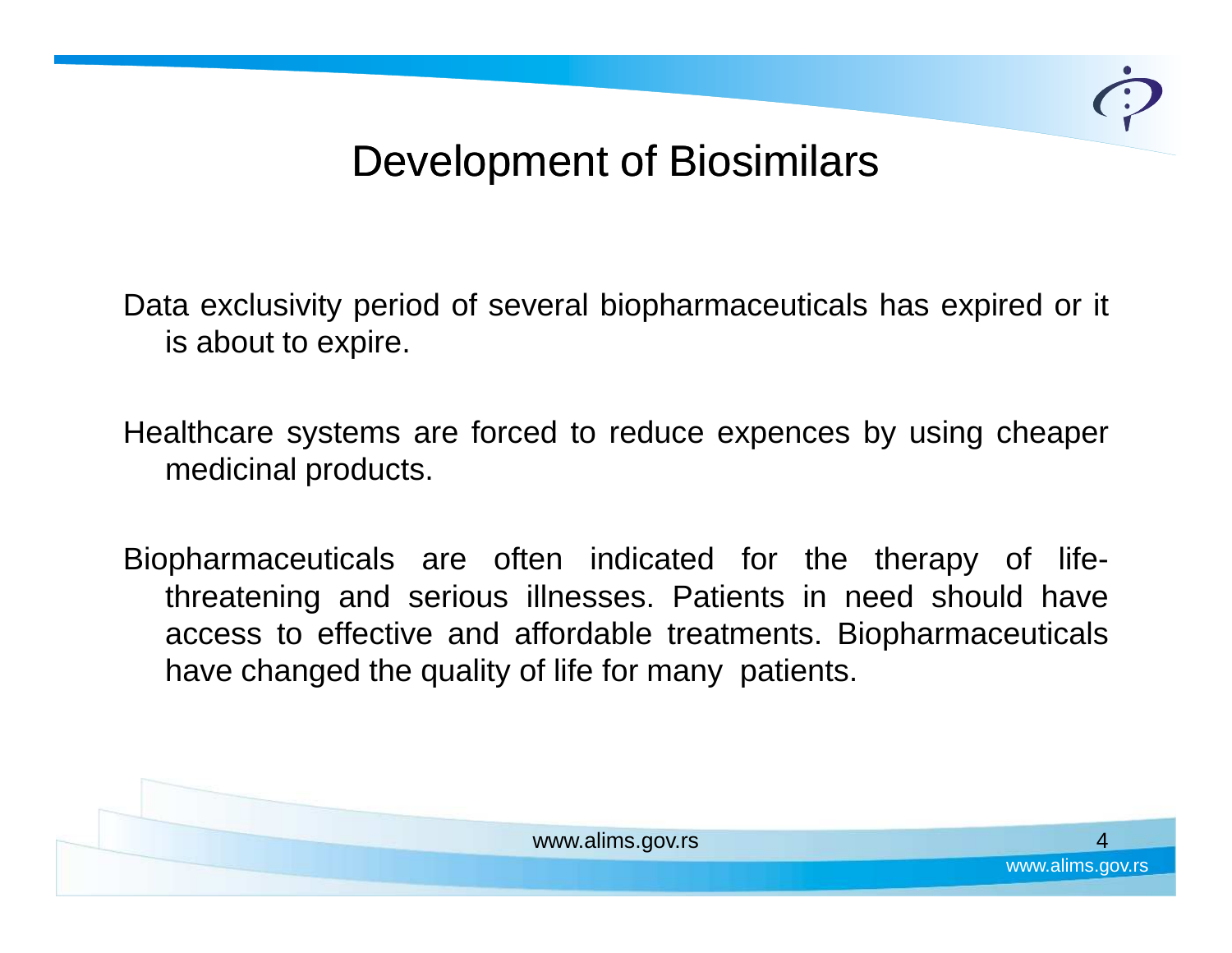#### Generic vs. Biosimilar Medicinal Product

Generic approach means demonstration of bioequivalence with <sup>a</sup> reference product by appropriate bioavailability studies and is applicable to most chemically-derived products.

Biological medicinal product is <sup>a</sup> medicinal product whose activesubstance is made by or derived form <sup>a</sup> living organism.

Biosimilar is <sup>a</sup> biological medicinal product that contains <sup>a</sup> version of the active substance of an already authorised original biological medicinal product (reference medicinal product) in the EEA.

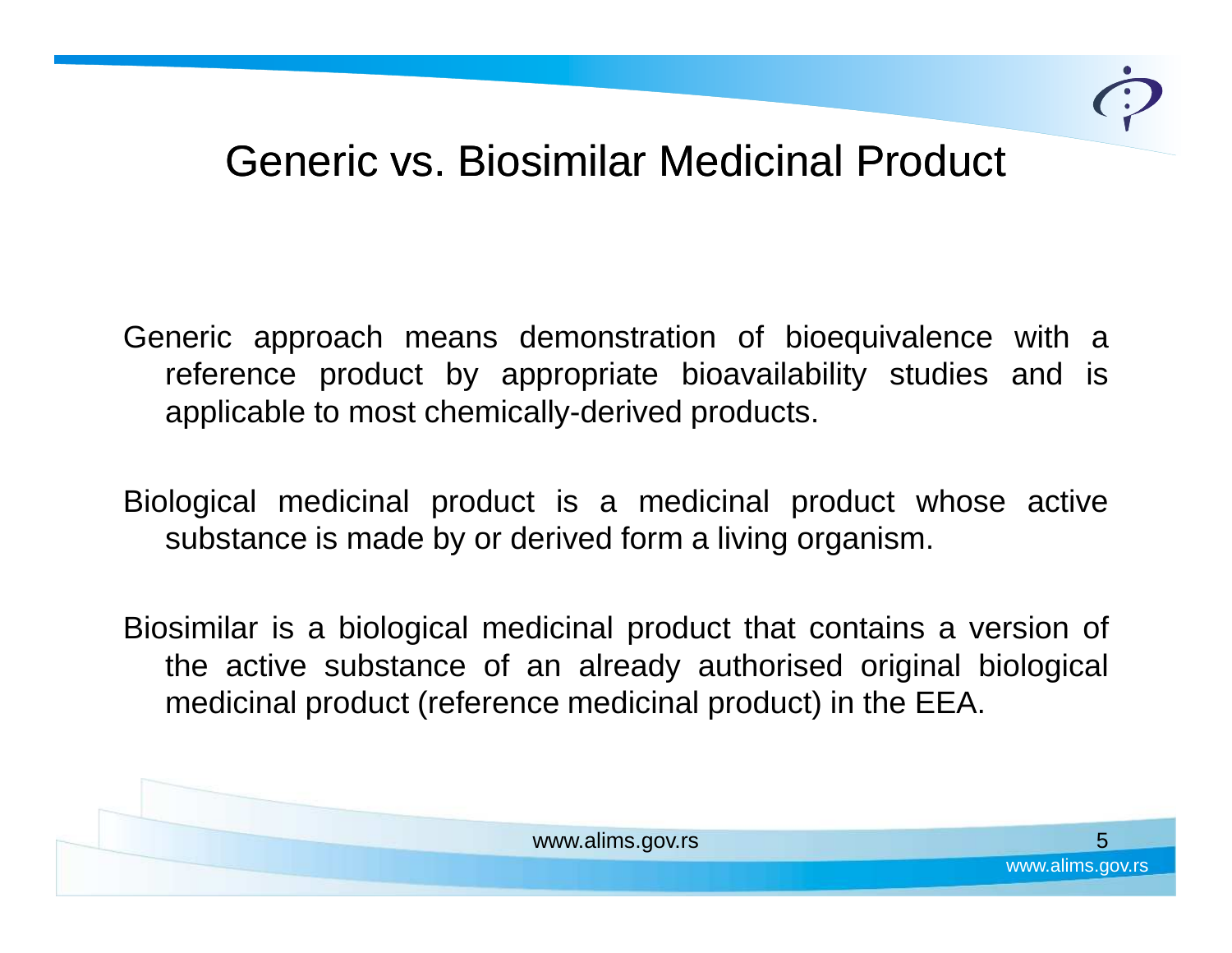## Concept of Biosimilars

- Overarching guideline by EMA, October 2014: Guideline on similarbiological medicinal products (CHMP/437/04) defines concept andprinciples of biosimilar approach.
- Standard generic approach (BE study) is not sufficient to demonstrate similarity of biotechnology-derived products due to their complexity. Applicant would be required to perform non-clinical and clinical comparability studies.
- Demonstration of the similar nature of the two biological medicinal products is required (quality characteristics, biological activity, safetyand efficacy).
- Biosimilar approach is more likely to be successfully applied to products that are highly purified and can be thoroughlycharacterised.

www.alims.gov.rss and the contract of the contract of the contract of the contract of the contract of the contract of the contract of the contract of the contract of the contract of the contract of the contract of the contract of the cont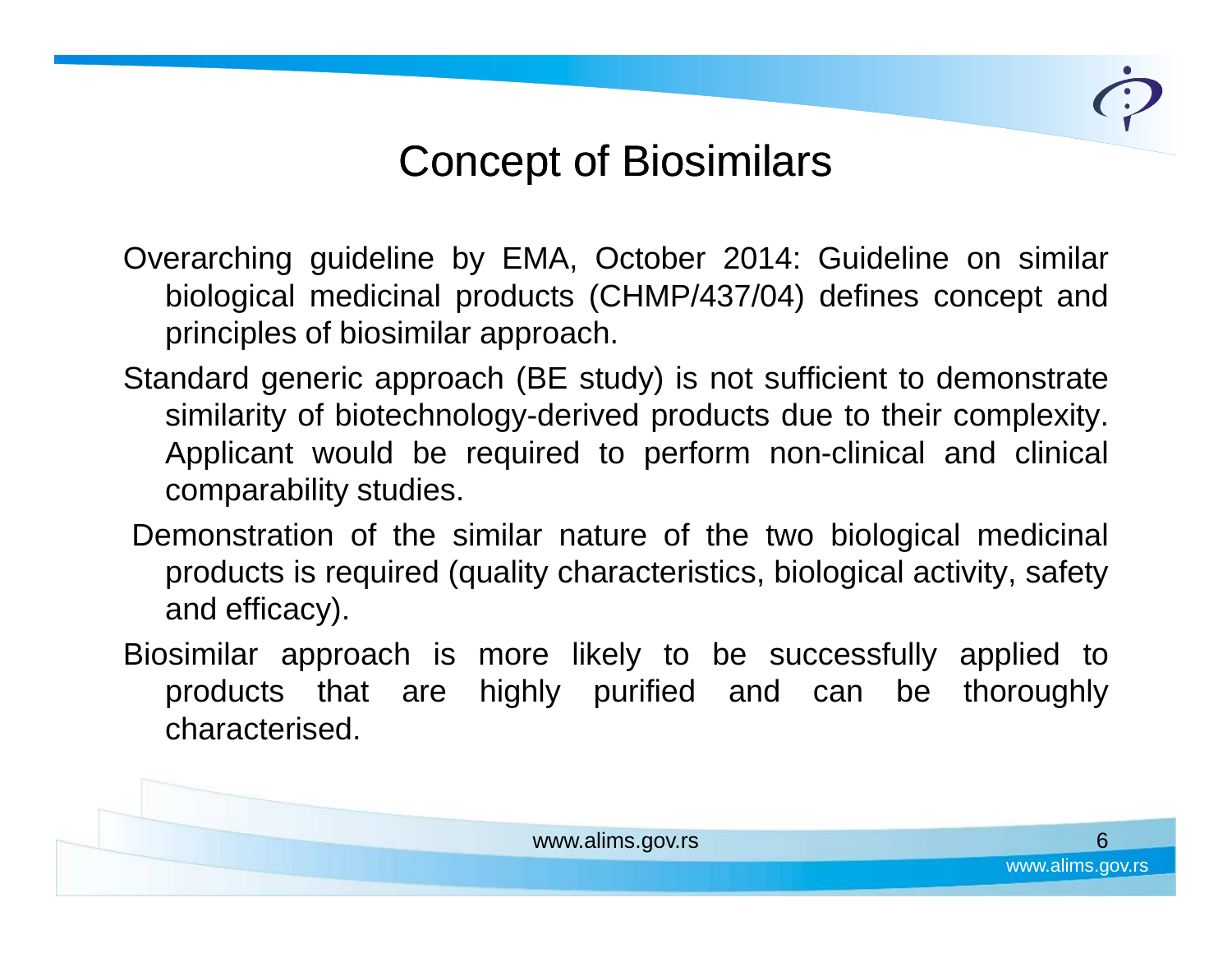## www.ema.europa.eu ⇒ human regulatory ⇒ scientific<br>nuidelines →multidisciplinary → biosimilar guidelines ⇒multidisciplinary <sup>⇒</sup> biosimilar



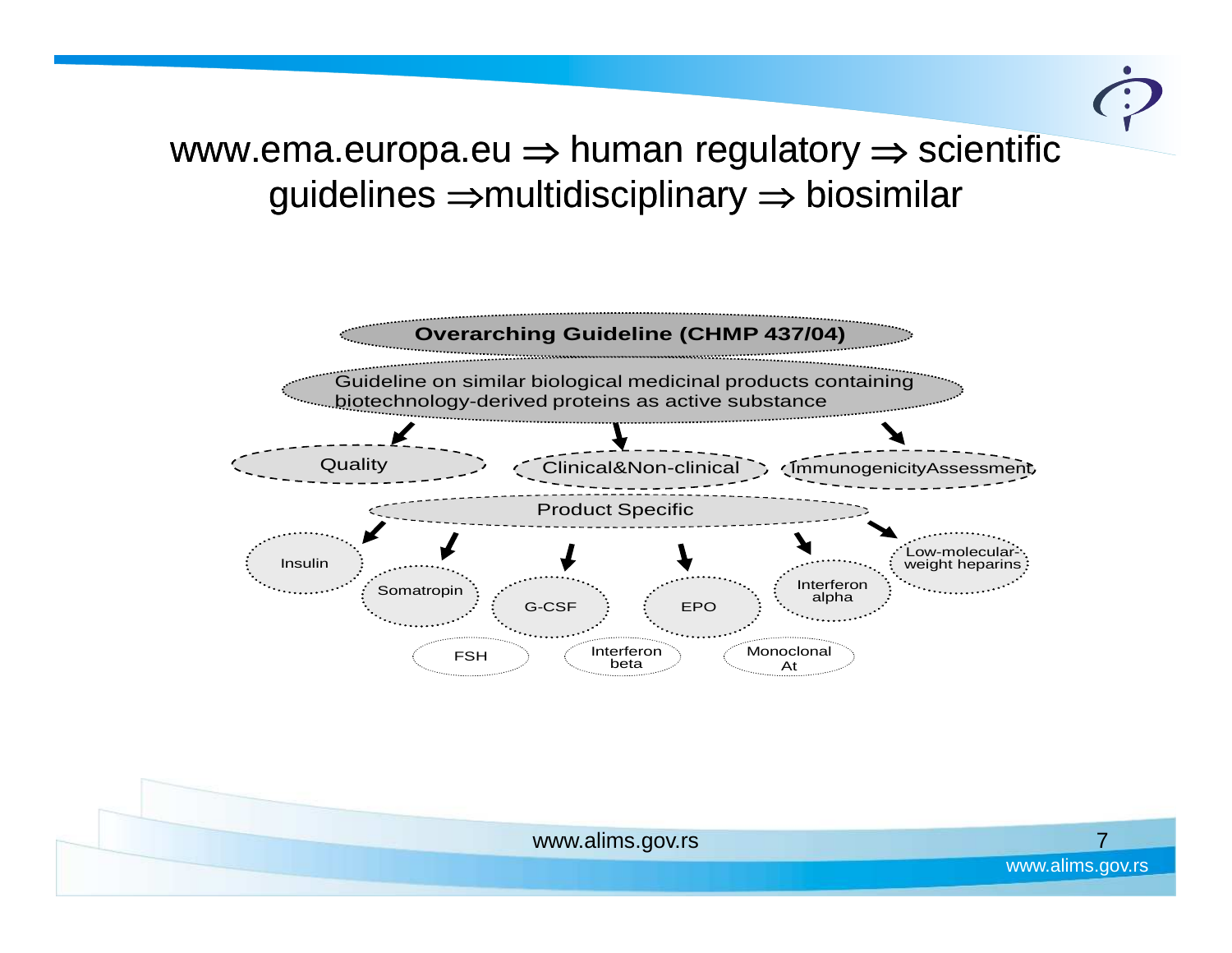## Biopharmaceuticals and Biosimilars: How Similar is Similar?

Active substance of <sup>a</sup> biosimilar must be similar, in molecular and biological terms, to the active substance of the reference product. Posology and route of administration of the biosimilar must be the same as those of the reference product. Any difference should not compromise safety.

"The process is the product".

Stepwise approach is recommended throughout the development programme starting with <sup>a</sup> physicochemical and biological characterisation. Extent of the non-clinical and clinical studiesdepends on the level of evidence obtained in the previous steps.

www.alims.gov.rs

8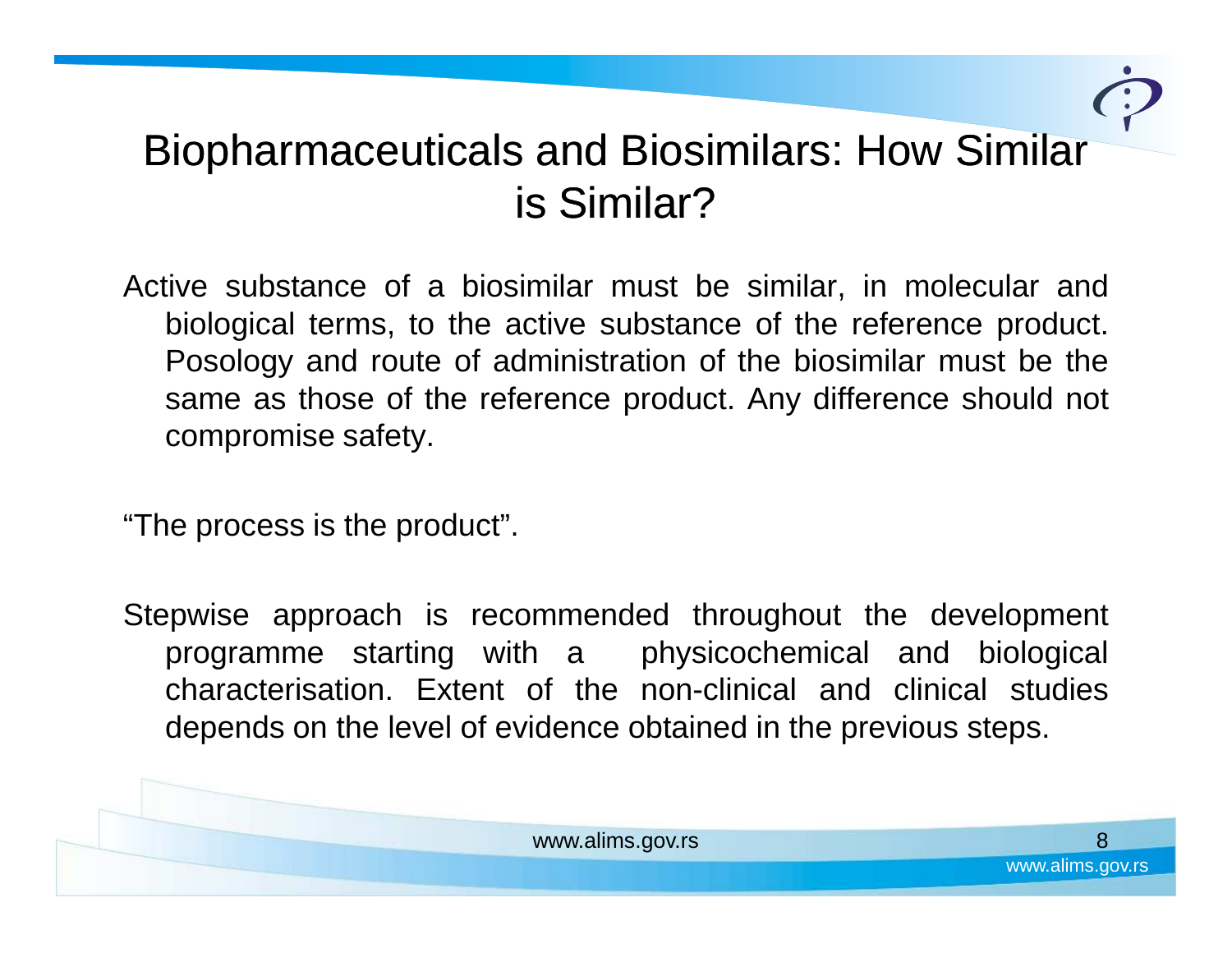#### Reference Medicinal Product

Reference product must be authorised in the EU, on the basis of <sup>a</sup>complete dossier.

Single reference medicinal product should be used as the comparatorthroughout the comparability programme for quality, safety andefficacy studies.

Applicant should justify the choice of reference product.

It may be possible to compare the biosimilar in certain clinical and nonclinical studies with <sup>a</sup> non-EEA comparator which is approved by <sup>a</sup> regulatory authority with similar standards as EMA (e.g. ICHcountries).

www.alims.gov.rs

9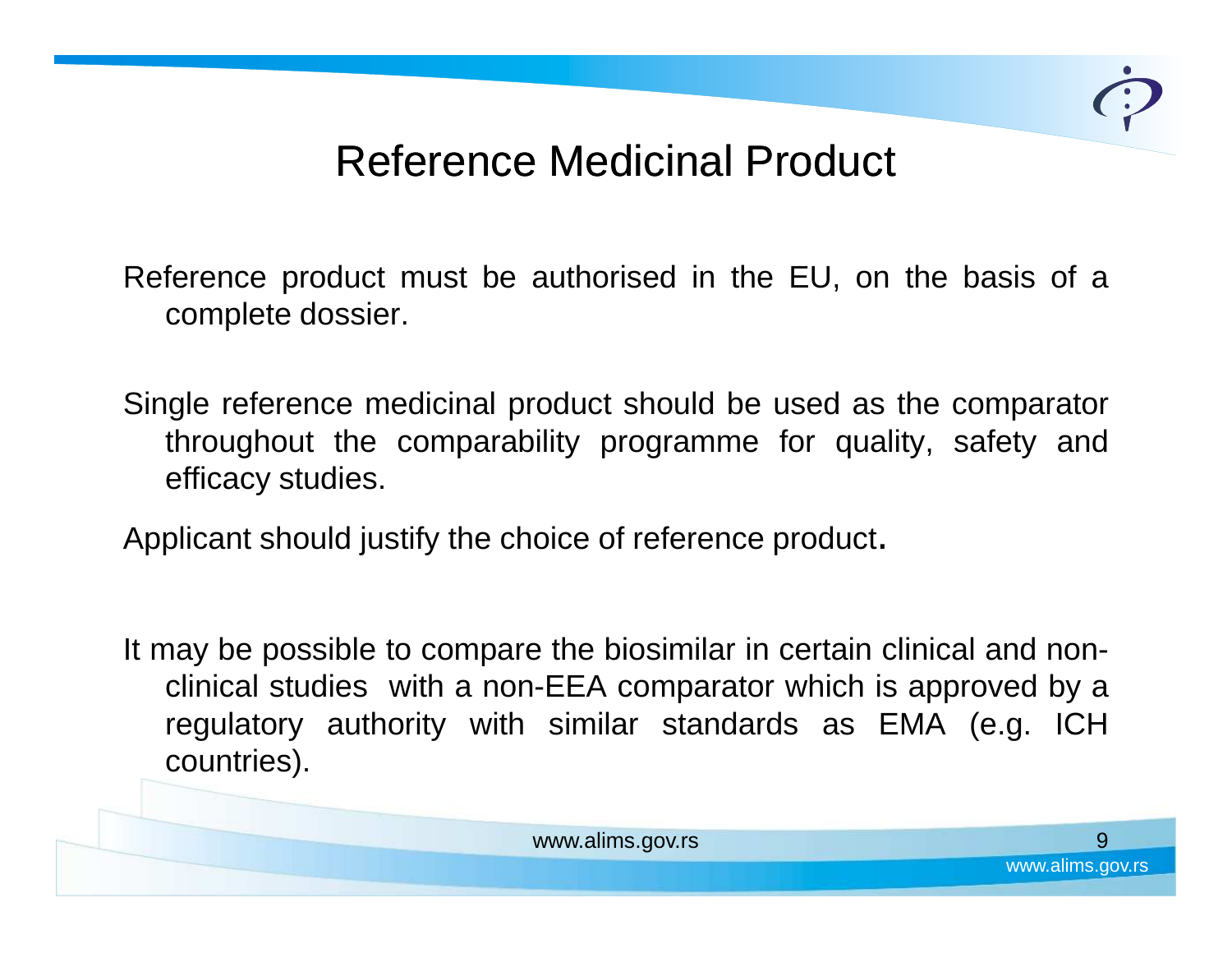# Biosimilar Means High-Quality Product

- Biosimilar is manufactured and controlled according to its owndevelopment.
- Requirements regard manufacturing processes, biosimilarcomparability exercise for quality, analytical methods, physicochemical characterisation, biological activity, immnuochemical properties, purity and specifications. Performance and consistency of the manufacturing process of the biosimilar on itsown should be covered.
- It is not expected that all quality attributes of the biosimilar product will be identical to the reference product, but such differences should bejustified with regard to their impact on safety and efficacy .

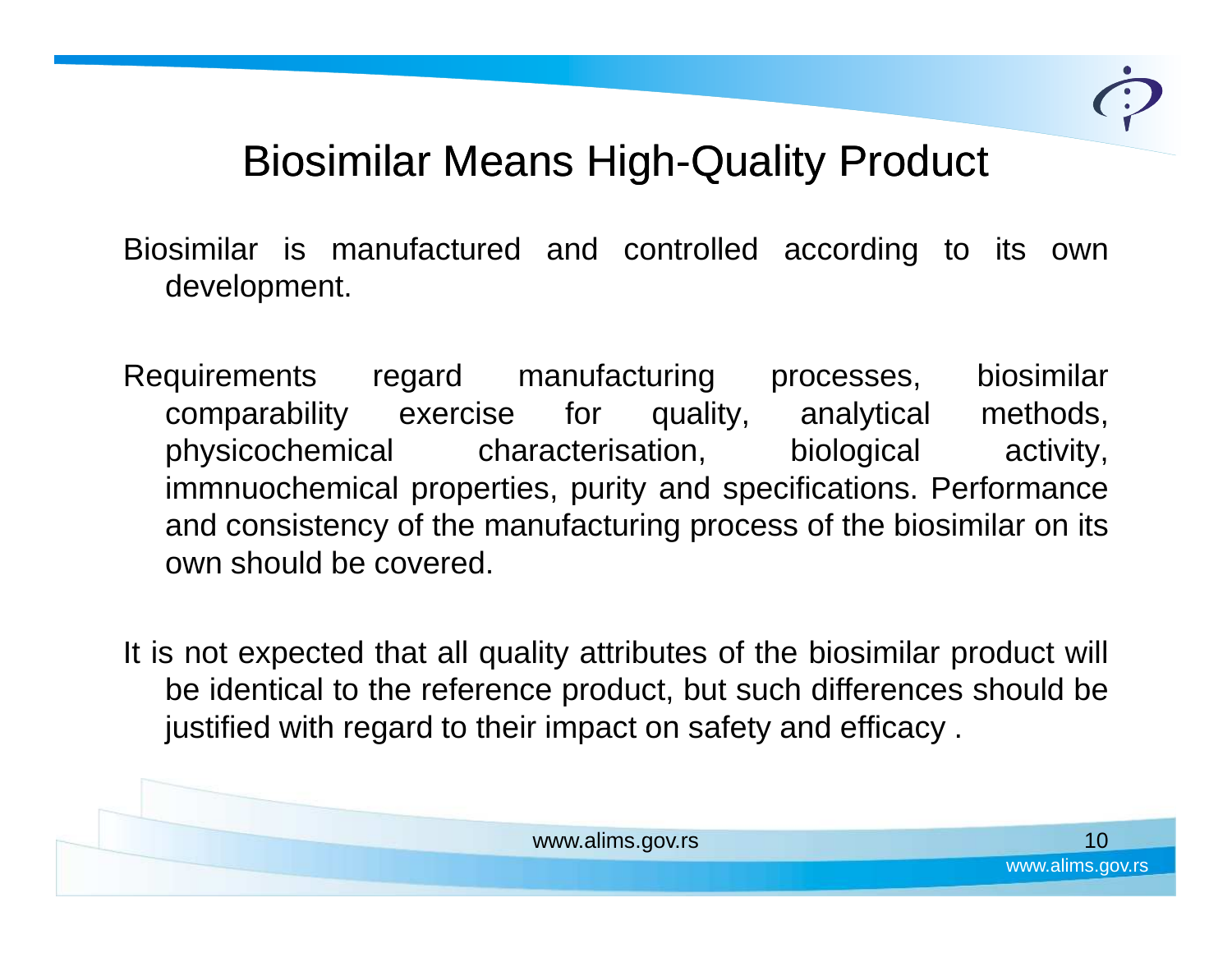## Non-clinical Issues of Biosimilarity

Gudeline on non-clinical and clinical issues is under revision.

- In vitro studies: receptor-binding studies or cell-based assays, performed in order to establish comparability in reactivity.
- In vivo studies should be performed in a species known to be relevant and designed to monitor pharmacodynamic effects, toxicity, toxicokinetics (determination of antibody titres, cross reactivityand neutralising capacity), specific safety concerns if relevant.

Studies should be comparative in nature and sufficiently long to allowimmune detection of relevant differences in toxicity and responses.

> www.alims.gov.rss <u>11 and 20 and 20 and 20 and 20 and 20 and 20 and 20 and 20 and 20 and 20 and 20 and 20 and 20 and 20 and 20</u>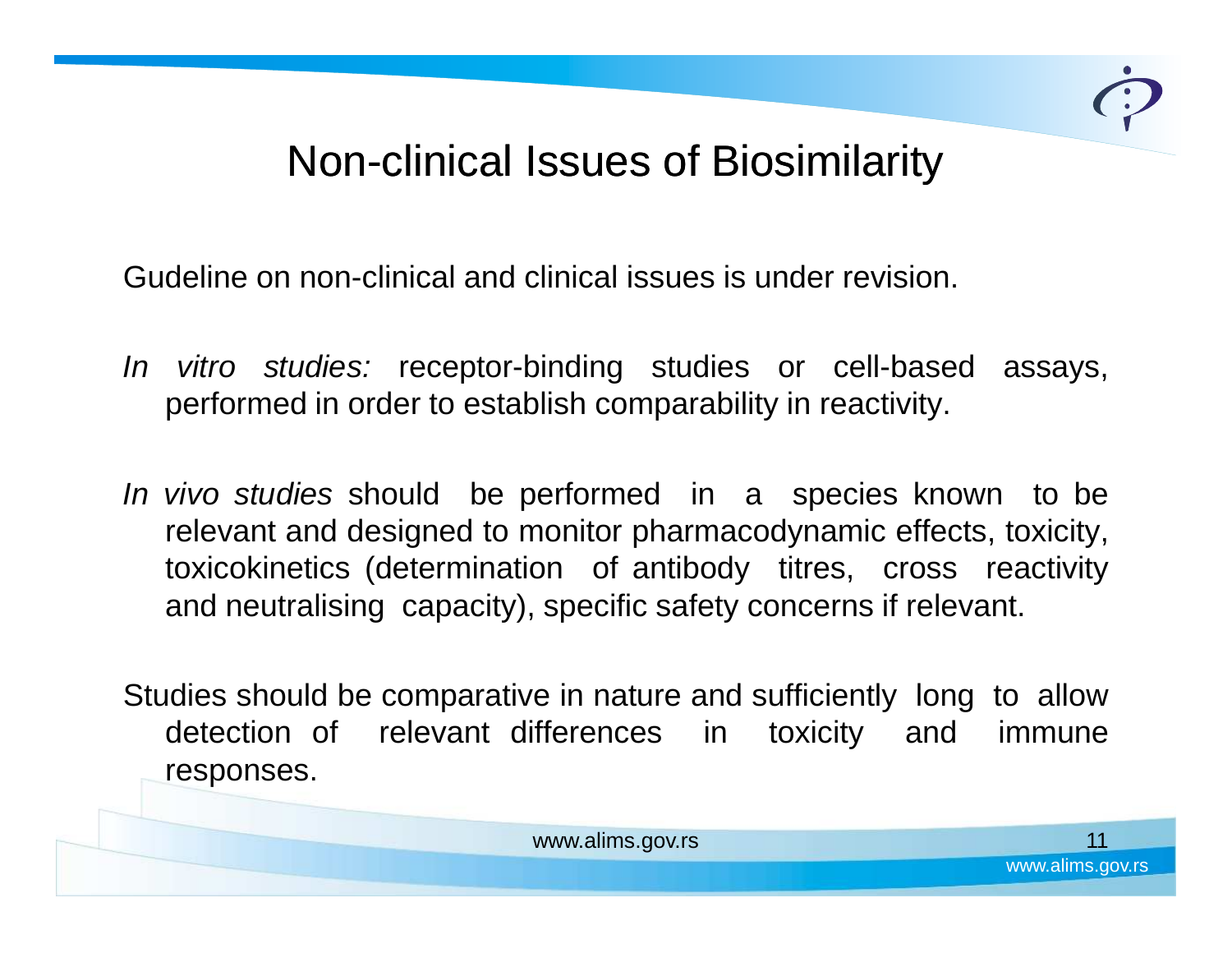#### Clinical Issues of Biosimilarity

- Aim of clinical data is to address slight differences shown at previous steps and to confirm comparable clinical performance of thebiosimilar and the reference product.
- Product- and disease specific guidelines should be followed whenappropriate.
- It is recommended to generate the required quality, safety and efficacy data for the demonstration of biosimilarity using product manufactured with the commercial manufacturing process.

Clinical comparability exercise is <sup>a</sup> stepwise procedure that begins with PK and PD studies followed by clinical efficacy and safety trials or, in certain cases, confirmatory PK / PD studies.

> www.alims.gov.rss <u>12</u>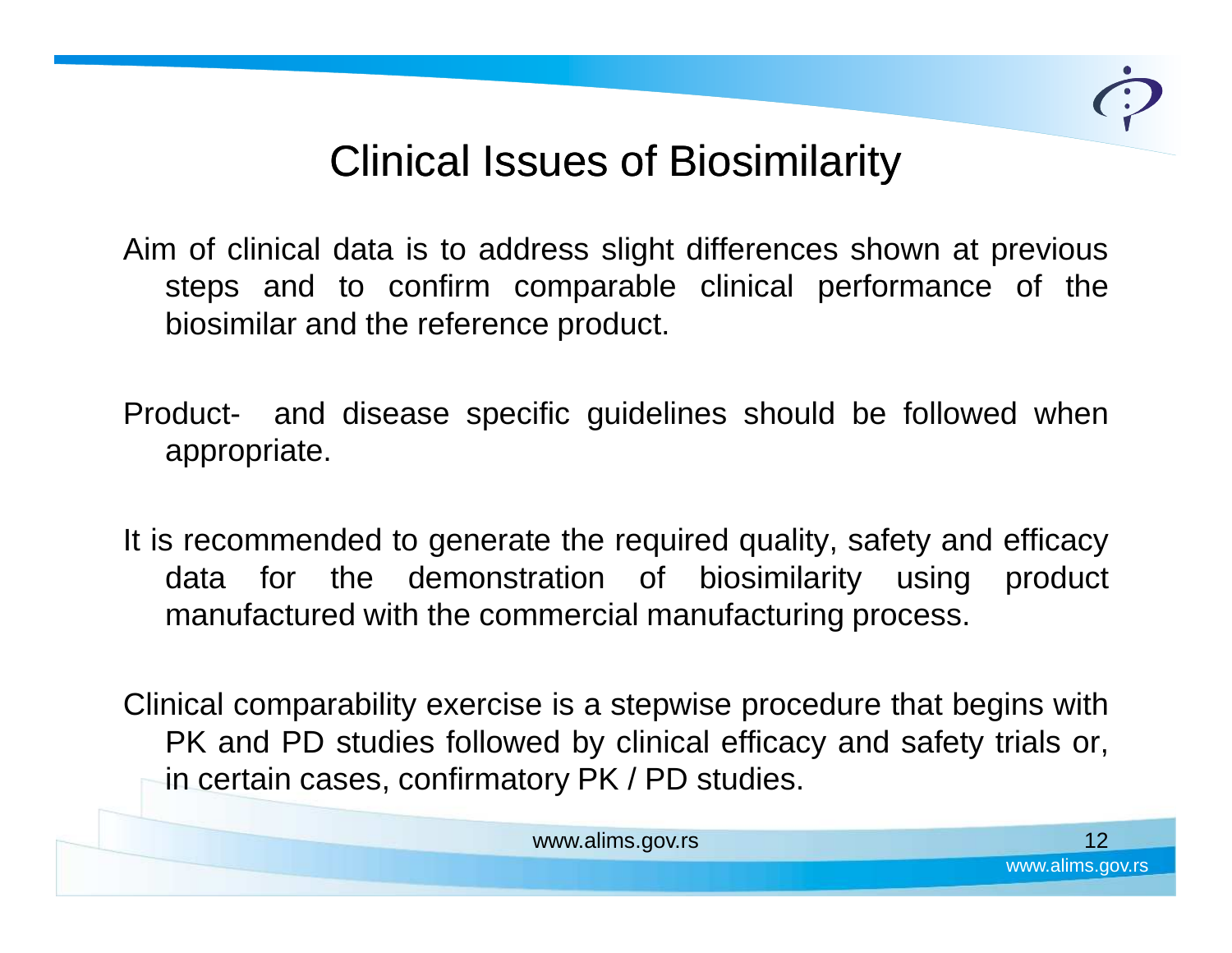### PK and PD Studies

Comparative PK studies are an essential part of the biosimilardevelopment programme. Criteria used in standard BE studies may be acceptable. Comparability limits for the main PK parametersshould be defined prior to study and based on clinical judgment.

Similarity in terms of absorption and BA is of interest, but also differences in elimination characteristics between products.

PD effect of the test and the reference product should be compared in <sup>a</sup> population where the possible differences can best be observed. PD markers should be selected on the basis of clinical relevance.

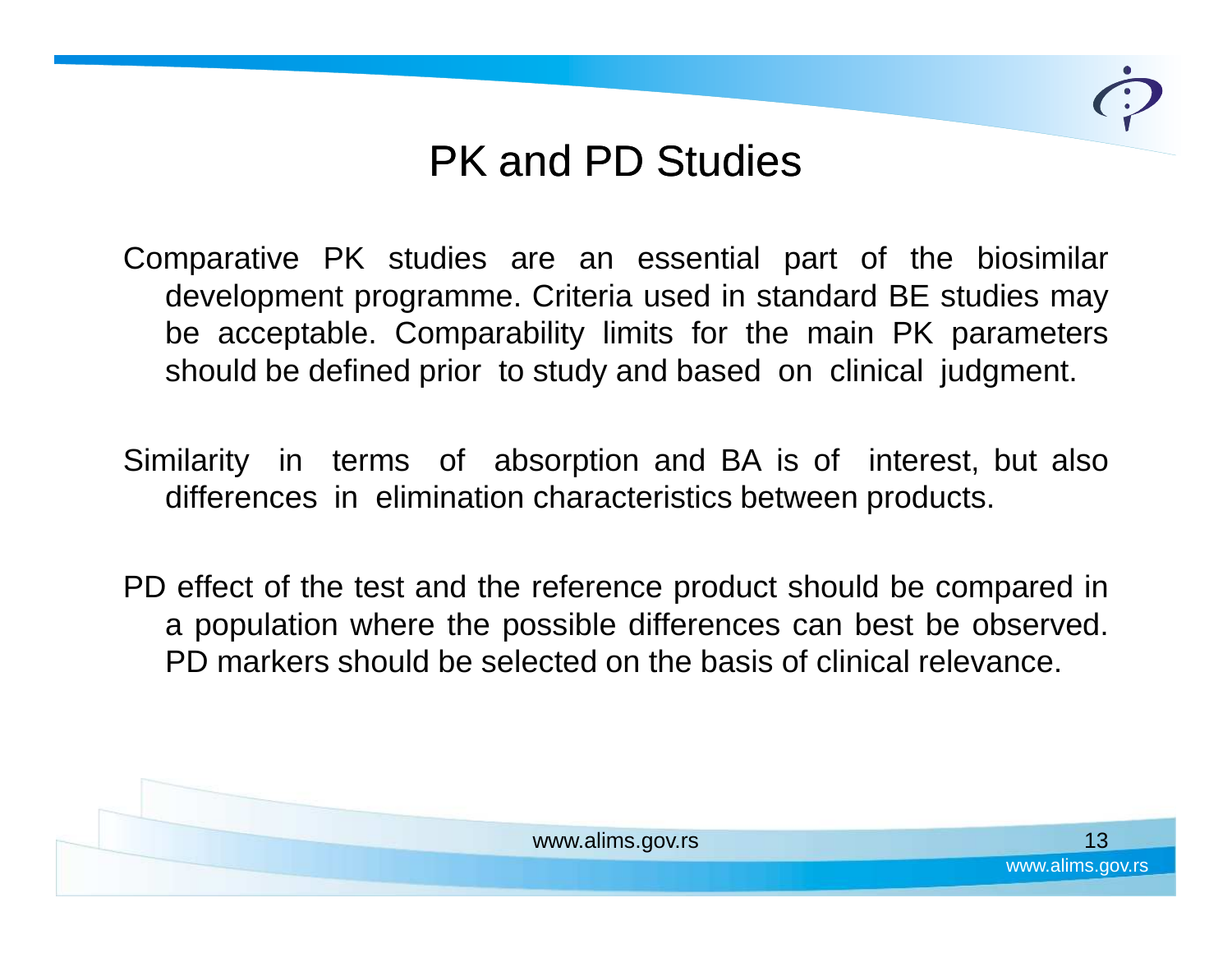## Clinical Studies for Demonstration of Biosimilarity

- Efficacy trials: comparative clinical trials are necessary to demonstrate clinical comparability, with comparability margins prespecified and justifiedon clinical grounds.
- Study population should be representative of approved indication and bebiosimilar and sensitive for detecting potential differences between reference.
- If biosimilarity has been demonstrated in one indication, extrapolation to otherindications is possible with justification.
- Clinical safety: comparative data should be collected pre-authorisation, but are usually insufficient to identify all differences. Possible concerns include infusion-related reactions and immunogenicity that may result from <sup>a</sup>manufacturing process.

www.alims.gov.rswww.alims.gov.rss and the contract of the contract of the contract of the contract of the contract of the contract of the contract of the contract of the contract of the contract of the contract of the contract of the contract of the cont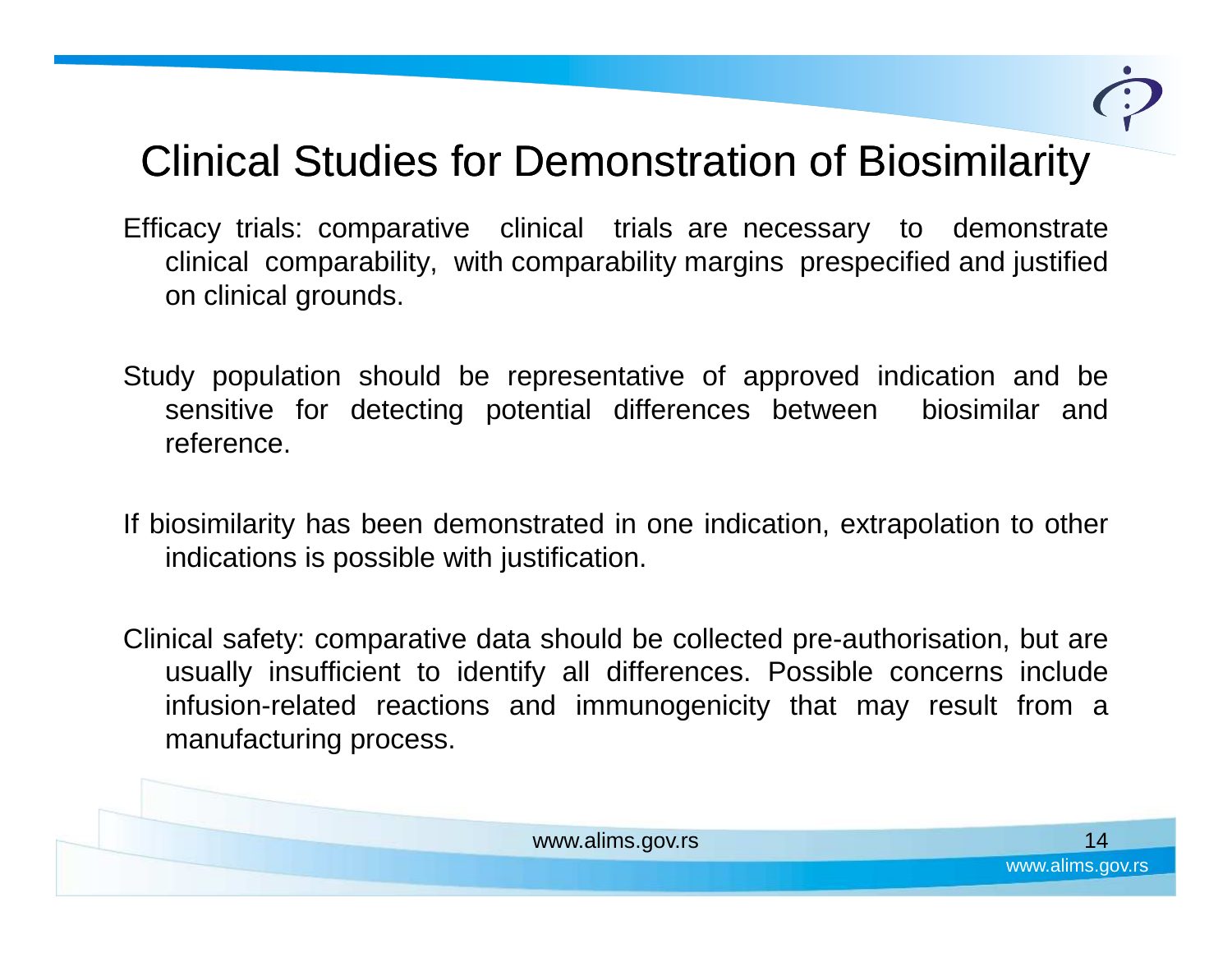#### Immunogenicity Assessment

Guideline is under revision. New EU legislation on biosimilars hasstrong emphasis on safety.

Clinical consequences are <sup>a</sup> loss of efficacy, serious general immune effects such as anaphylaxis, and <sup>a</sup> cross-reactivity with theendogenous counterpart.

Antibody response in humans cannot be predicted from animal studies. Only clinical trials can reveal immunogenicity.

Optimal antibody-testing strategy is required.

Immunogenicity issues are an essential part of Risk Management Plan(RMP).

www.alims.gov.rs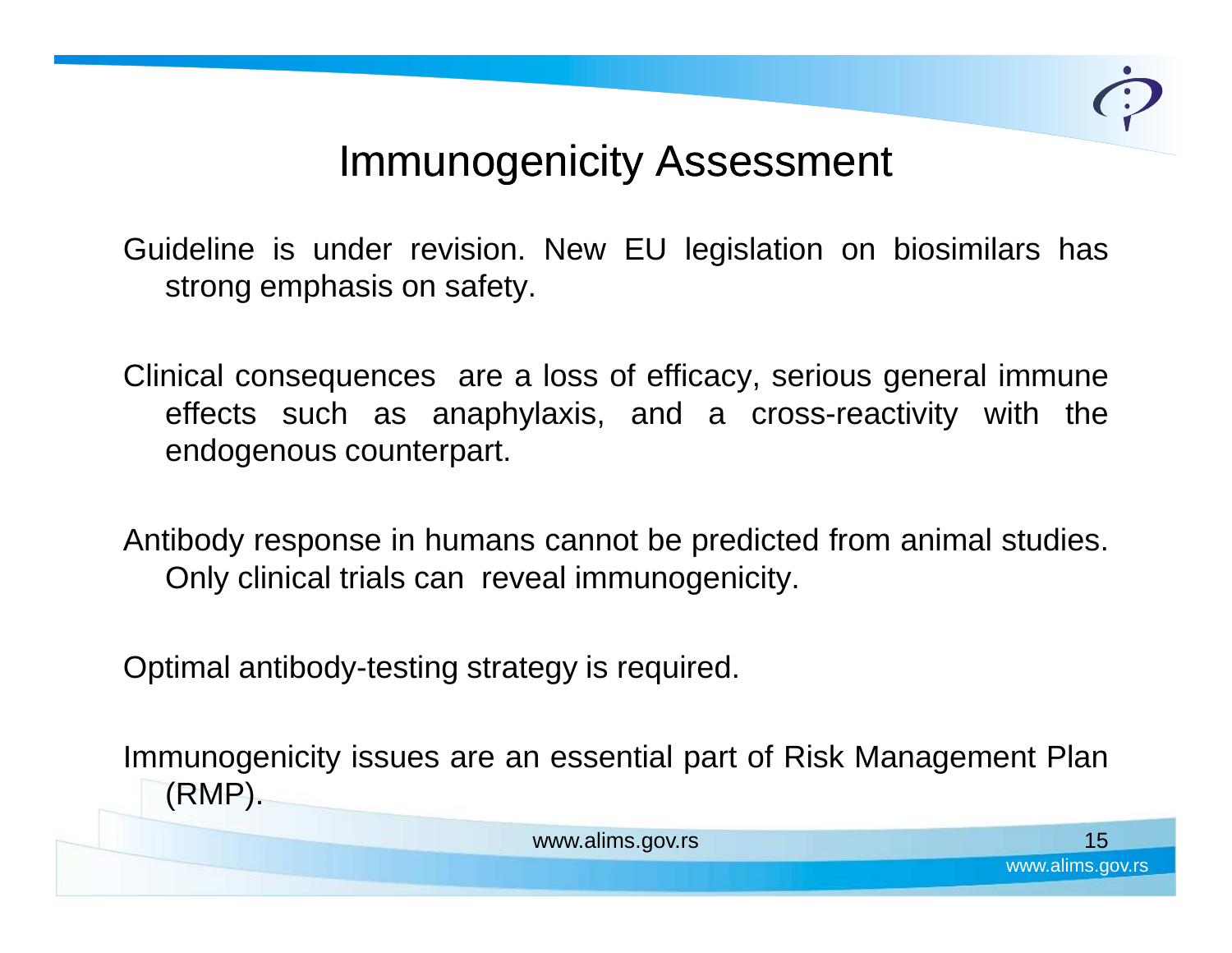## Pharmacovigilance Aspects of Biosimilars

Pre-authorisation clinical data are not sufficient to identify rare AEs. Clinical safety of biosimilars must be monitored on an ongoing basis in the post-marketing setting.

Description of the PV system and RMP in accordance with current guidelines is mandatory in authorisation procedure.

RMP should include risk identification, risk monitoring, risk minimizationand risk communication.

Important issues: traceability, interchangeability, substitution

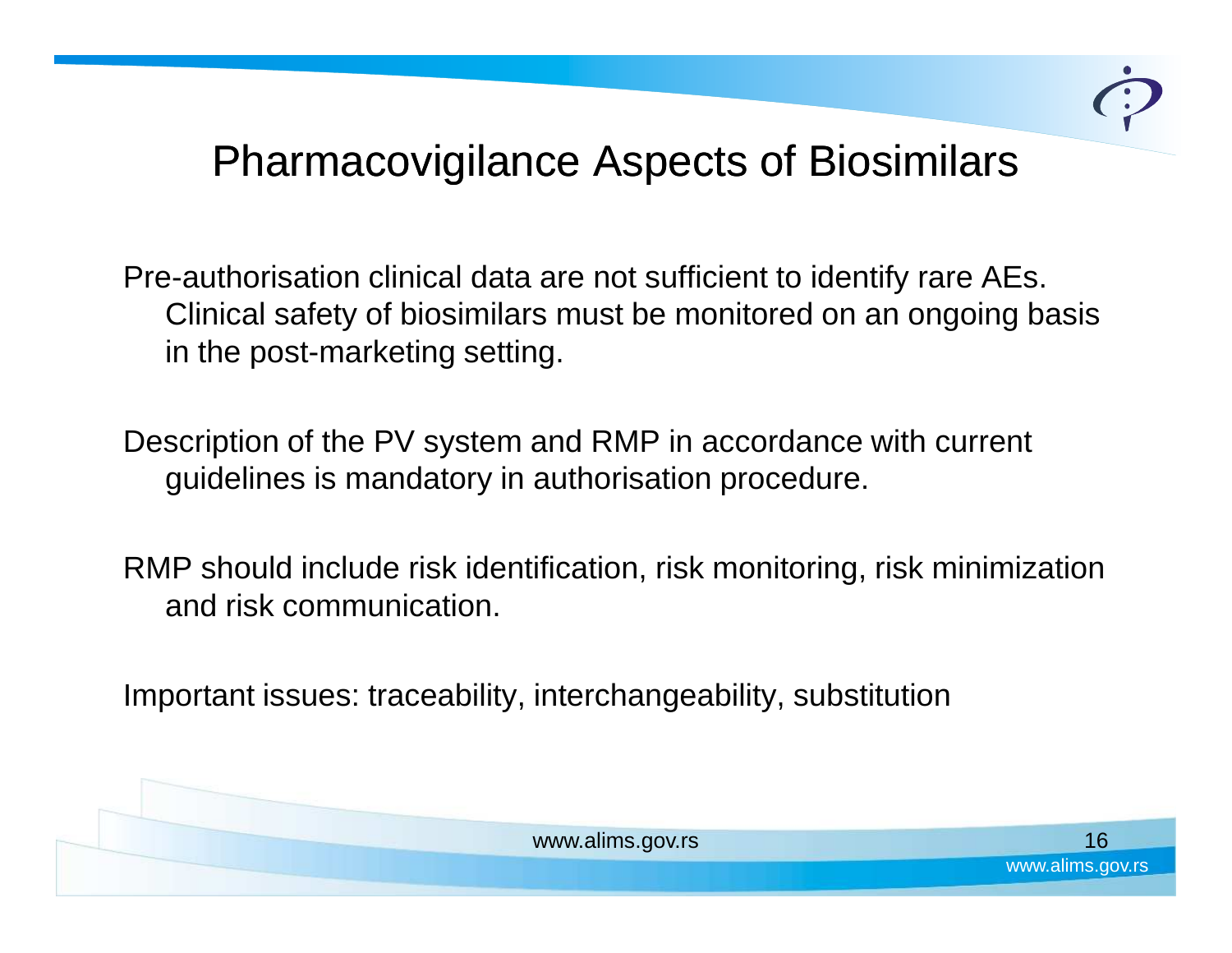## Biosimilars in Europe ( $\Diamond$  approved in Serbia) alims

#### **Centralised procedure is obligatory for biosimilars. Proof of approval through CP is needed when applying for MA of biosimilar in Serbia.**

2006: **somatropin**

Omnitrope ◊, Valtropin - withdrawn for commercial reasons

#### 2007: **erythropoietin**

Abseamed, Binocrit ◊, Epoetin alfa Hexal (epoetin alfa); Silapo (◊ Eqralys), Retacrit (epoetin zeta); Dynepo (epoetin delta) – withdrawn for commercial reasons Biopoin, Eporatio (epoetin teta)

2008-2010: **filgrastim (G-CSF)**Biograstim, Tevagrastim ◊, Ratiograstim, Zarzio ◊, Filgrastim Hexal, Nivestim ◊, Filgrastim Ratiopharm – withdrawn for commercial reasons

2013: **infliximab** (MAB) Remsina, Inflectra – only in a few EU countries on the market

www.alims.gov.rs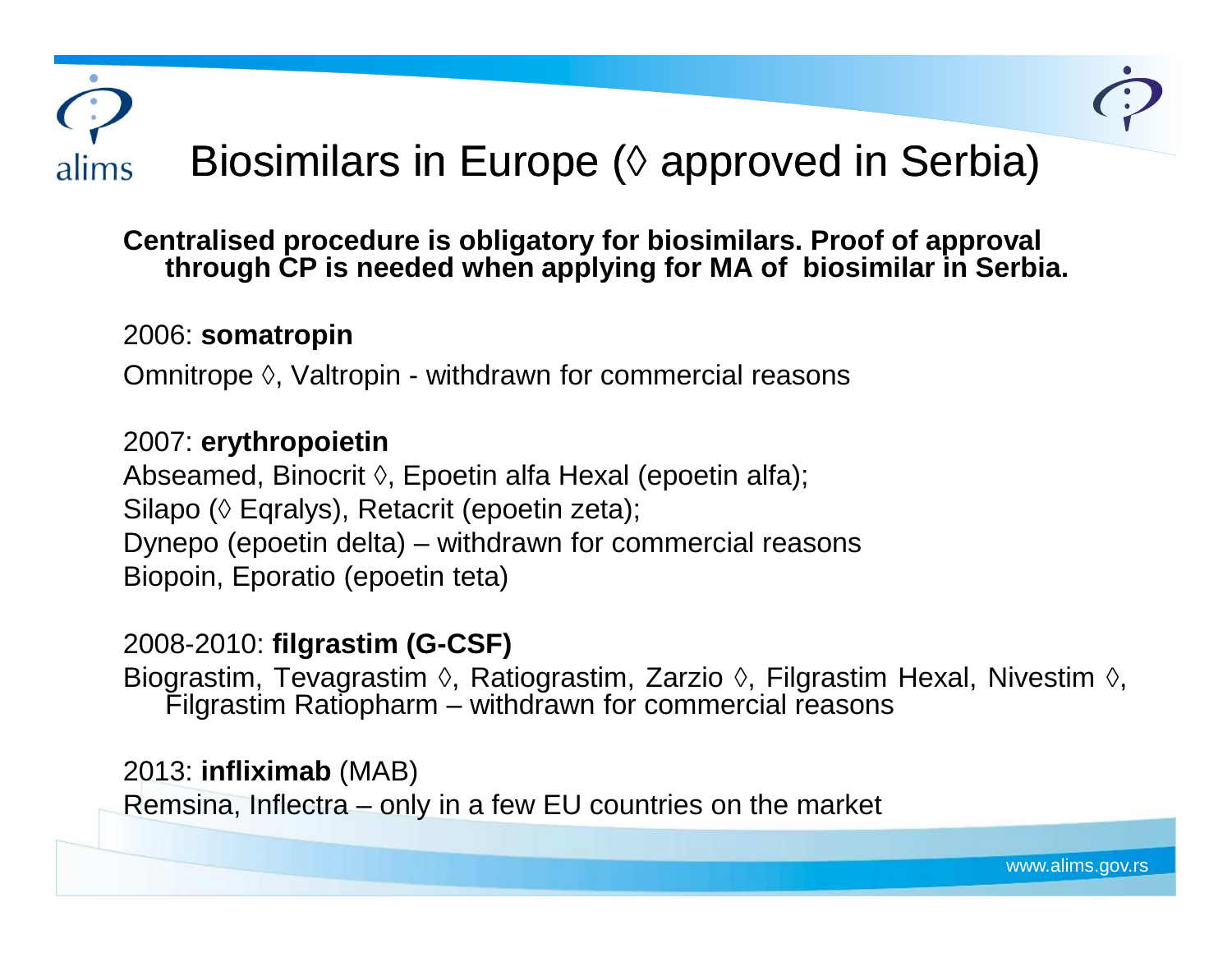#### Interchangeability of Biosimilars?

Evaluation of biosimilar medicines by EMA do not include recommendations on whether <sup>a</sup> biosimilar should be used interchangeably with its reference medicine. Substitution policies arewithin responsibility of Member States.

Biosimilars are not biological generics. They are biological medicinal products SIMILAR to the one already approved in the therapy.

Decision to treat <sup>a</sup> patient with <sup>a</sup> reference or <sup>a</sup> biosimilar product should be taken following the opinion of <sup>a</sup> qualified healthcareproffesional.